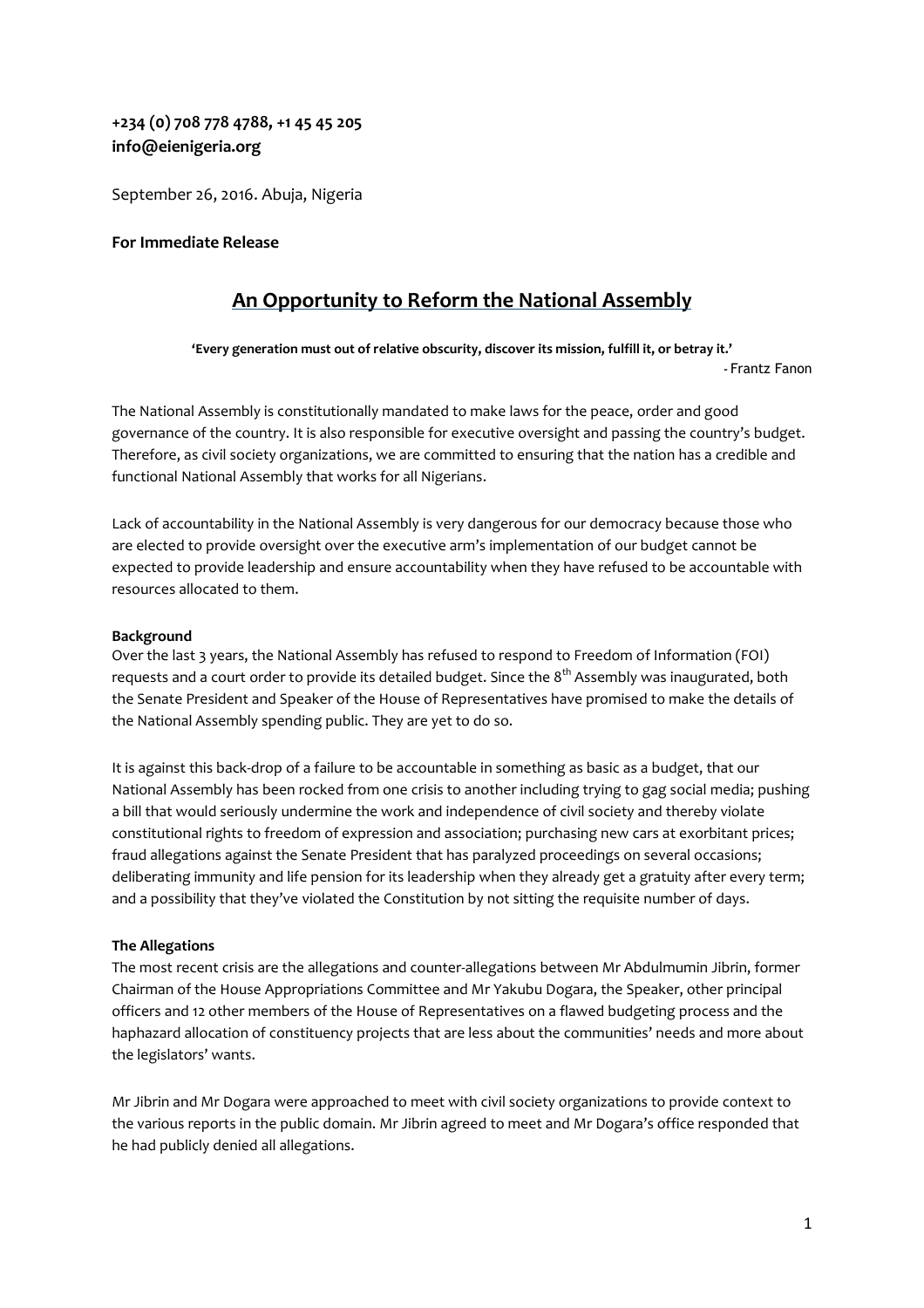Allegations requiring urgent answers and clarifications are:

## **1. Amendments to the Budget**

We are clear that the constitution empowers the legislature to make additions, subtractions and deletions in the budget estimates presented by the executive, but not arbitrarily, without the consent of all members and definitely not in a manner that enriches individuals and is detrimental to the citizens they were elected to represent.

It has been alleged that amendments were made to the budget by a few officers including Mr Jibrin, as Chairman of the Appropriations Committee, without the knowledge of other members of the National Assembly.

# **2. Constituency Projects**

N100 billion of the budget is surreptitiously allocated to constituency projects - zonal intervention projects. These funds are usually shared equally on a zonal basis between the 6 geopolitical zones.

It has been alleged that N40 billion was shared by the principal officers for their constituencies to the detriment of other constituencies.

## **3. Fraud and Misappropriation of Funds**

It has been alleged that insertions of over 2,000 projects worth N284billion were made in the budget; National Assembly members are living above their salaries; there is wasteful procurement; and there is secrecy in the management of the finances of the House of Representatives.

## **4. Controversial Allowances**

It has been alleged that 10 principal officers have received over N10 billion in illegal allowances since 2007.

#### **Rebuilding the National Assembly**

There is something fundamentally wrong with how the National Assembly discharges its legislative and oversight duties. At the heart of these allegations are corrupt enrichment, conspiracy to act corruptly, embezzlement, diversion and misappropriation of public funds for lavish lifestyles, abuse of office and public trust.

It is of great concern to Nigerians that members of the National Assembly do not know the content of their own budget, yet they hold court over how the budget of the country is spent. Public auditing of spending by the National Assembly and several reports on allegations of corruption that have been investigated remain shrouded in secrecy. This does nothing for an institution that seeks to be 'responsive, accessible, representative and accountable'.

The fact that the House of Representatives was not reconvened to address these allegations and Nigeria's weakening economy speaks volumes of the importance that our lawmakers place on these issues. Furthermore, on resumption, they have chosen to focus on voice votes, shouts of solidarity, personalization of issues and rowdy sessions rather than making their books open to confirm or dismiss the allegations raised above.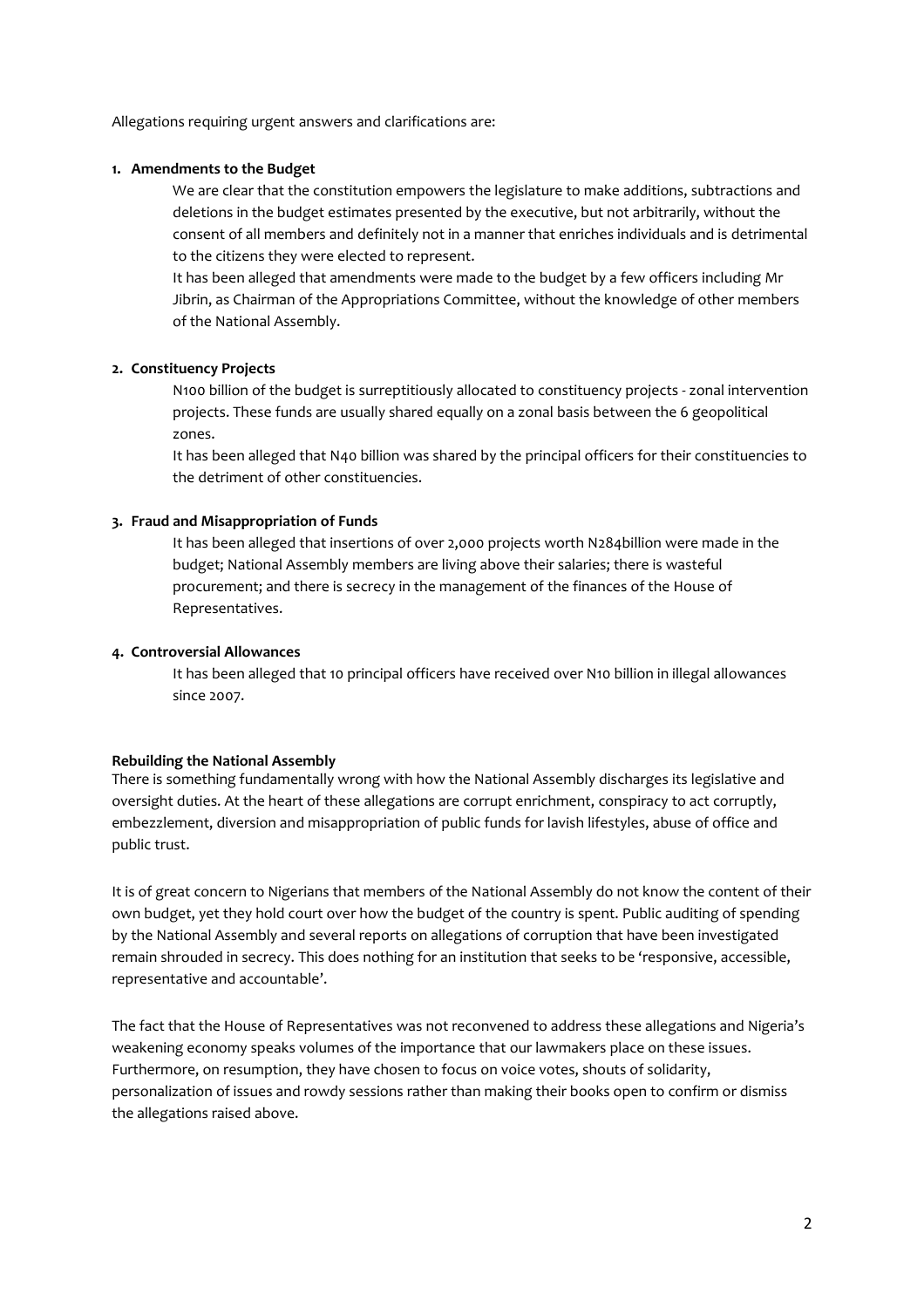Given the seriousness and gravity of allegations against the House leadership in particular, the outcome of any investigation under the leadership of the current principal officers of the House would not meet the threshold of an effective, transparent and independent investigation.

The budgets of the National Assembly, the National Judicial Commission (NJC), and the Independent National Electoral Commission (INEC), amongst others, are a first line charge. As such, it is not necessary for these institutions to provide a detailed breakdown of their budget as part of the annual budgeting process. This is a great disservice to Nigerians as it does nothing for transparency and accountability.

# **Our Recommendations**

**1. The Principal Officers in the House of Representatives and the Senate should step down from their roles pending the conclusion of investigations and court cases.**

The principal officers in both chambers have spent an inordinate amount of time defending themselves while the business of lawmaking and executive oversight suffers. The only reasonable option is for the named principal officers to step down for an effective and transparent investigation because our country cannot afford this distraction especially with the current economic recession.

# **2. An Open Investigation of these Allegations**

We have read reports in the media of the investigation by the Economic and Financial Crimes Commission (EFCC) into the allegations regarding the House of Representatives. We encourage the Commission to conduct this expeditiously and ensure prosecution of those in violation of the laws of the country.

It is also important to note that the Department of State Security (DSS) has no jurisdiction in this matter based on the allegations thus far and it should be mindful that its involvement does not provide parties in the matter with the opportunity to challenge the legal validity of any criminal charge that might arise from its intervention using the premise of a flawed investigation process.

# **3. Zero-Based Budgeting and Citizens Involvement in the Budgeting Process**

Spending public funds on vague line items like 'Youth Empowerment' to the tune of N450 million and 'Strategic Youth Empowerment' to the tune of N500 million is ludicrous! The budgeting process needs to include budget details not just estimates. In addition, the technical capacity of the Budget Office in the National Assembly should be enhanced.

# **4. Reform Constituency Projects**

To ensure that the provision for constituency projects is not used as a conduit to siphon funds, it must be integrated into the budgeting process from the MDAs, based on a needs assessment in the constituencies and consulting the legislators who represent those constituencies.

# **5. An Open National Assembly - #OpenNASS**

The National Assembly should: (1) Publish its detailed 2016 budget; (2) Scrap voice voting and use the e-voting system already installed; (3) Activate the switchboard in the National Assembly complex so citizens can engage their representatives; (4) Ensure the National Assembly's website is updated regularly with bills and contact information of members; (5) Provide an online attendance register for plenary sessions.

Finally, we would like to reiterate that if the allegations are found to be true, the 2016 Budget should be amended accordingly in line with the law and the constitution which remains the pillar from which this government gets its powers.